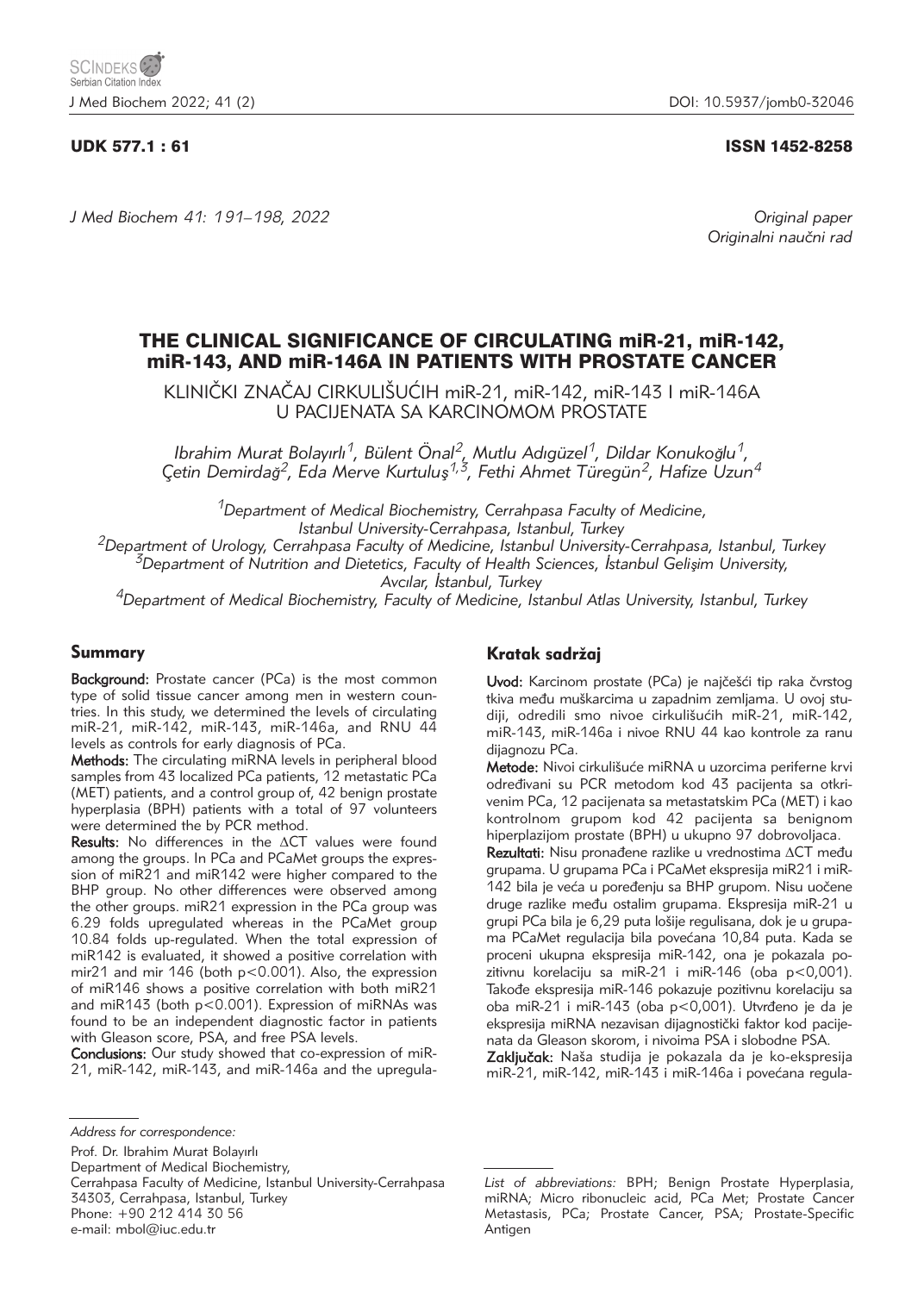tion of miR-21 resulted in increased prostate carcinoma cell growth. In the PCaMet group, miR21 is the most upregulated of all miRNAs. These markers may provide a novel diagnostic tool to help diagnose PCa with aggressive behavior.

Keywords: Prostate cancer, miR-21, miR-142, miR-143, miR-146a

## Introduction

In western countries, prostate cancer (PCa) is the most common solid tumor in men (1). In 2018, the number of newly diagnosed patients with PCa reached 1.3 million (2). As the incidence of PCa increases in aging males, especially the eighth decade of life shows malignant changes in  $> 70\%$  of individuals according to autopsy reports. The annual mortality load of PCa is 220,000 deaths, making it the sixth leading cause of cancer mortality among men (3). PCa mostly arises from the peripheral zone of the gland. Epidemiological studies showed that having a first-degree relative with PCa increased risk for an individual by approximately two- to three-fold (4). The incidence of PCa in African-American men is higher when compared to White men (5).

Prostate biopsy is the gold standard for the diagnosis of PCa. Samples are taken bilaterally from apex to base, as far posterior and lateral as possible in the peripheral gland. While for small-sized prostates at least 8 systematic (~30cc) biopsies are required; for larger prostates, 10 to 12 biopsy samples are required which eventually increases the health care cost. Prostate-specific antigen (PSA), a serine protease inhibitor is produced by both malignant and non-malignant epithelial cells. Since the 1990s, it has been used as a screening test. The use of PSA as a screening test has led to the increased detection of the early stage of cancer and a fall in the incidence of metastatic disease, also a reduction in related mortality. Over detection of PCa leads to overtreatment, increased side effects, complications, patient anxiety, and high costs (6). Although PSA is prostate-specific, it increases not only in PCa but also and prostatitis. Due to these characteristics, the use of new biomarkers with high sensitivity and specificity ratios was considered for the early detection of PCa.

MicroRNAs (miRNAs) are a single-chain, endogenous, highly conserved group of small, noncoding RNA groups of about 19–25 nucleotides in length (7). miRNAs have been shown to have crucial roles in certain biological processes and pathological conditions. miRNAs appear as important cytoplasmic regulators of gene expression. miRNAs act as posttranscriptional regulators of their messenger RNA (mRNA) targets via mRNA degradation and/or translational repression (8). In recent years, miRNAs were used for defining the physiopathology of cancer and various diseases. The human genome contains more

cija miR-21 rezultirala povećaniem rasta ćelija karcinoma prostate. U grupi PCaMet, miR-21 je bio najbolje regulisan od svih miRNA. Ovi markeri mogu pružiti novi dijagnostički alat koji će pomoći u dijagnostici PCa sa agresivnim ponašanjem.

Ključne reči: rak prostate, miR-21, miR-142, miR-143, miR-146a

than 1000 miRNAs, and estimates indicate that some 60% of the human protein-coding genes may be regulated by miRNAs, which means they may significantly affect the expression of several proteins (9).

On the other hand, miRNAs play a role in many cellular and biological processes such as cellular differentiation, proliferation, apoptosis, erythropoiesis, fibrosis, angiogenesis, and immunity. In some cancers, some miRNAs function as oncogenes others functions as tumor suppressor genes, indicating that miRNAs regulate tumor progression, metastasis, and invasion (10). In addition to their potential as tissuebased markers for cancer classification, circulating miRNAs in the blood of cancer patients might be used as potential diagnostic and prognostic biomarkers (11). A recent study showed that miR-21 promotes hormone-dependent and hormone-independent growth in PCa (12). MiR-143 has been shown to have a strong relationship with PCa (13). It was shown that the expression of miR-146 was induced in mice with PCa (14).

Our study aimed to investigate the pattern of cancer-associated miRNAs, miR-21, -142, 143, and - 146, and as a control RNU43 miRNA in the plasma of PCa patients with local/metastatic disease and patients with benign prostate hyperplasia (BPH).

## Materials And Methods

#### *Subjects*

Ninety-seven men, who were admitted to the Outpatient Clinic of Urology Department, Cerrahpasa Medical Faculty of Istanbul University-Cerrahpasa were included in our study. The patients were divided into three groups as 43 patients with localized PCa, 12 patients with metastatic PCa (MET), 42 patients with BPH as a control group. All subjects gave their informed consent before participating in the study. The study design was approved by the Ethical Committee of Cerrahpasa Medical Faculty (14/07/ 2016-256677) and was conducted in conformity with the Declaration of Helsinki. The complete medical history, physical examination, laboratory in vestigation, and clinicopathological features were obtained and recorded for all patients. Tumor staging was performed in conformity with the American Joint Committee on Cancer (AJCC) system, 7th edition tumor, lymph nodes, metastasis (TNM) staging classification.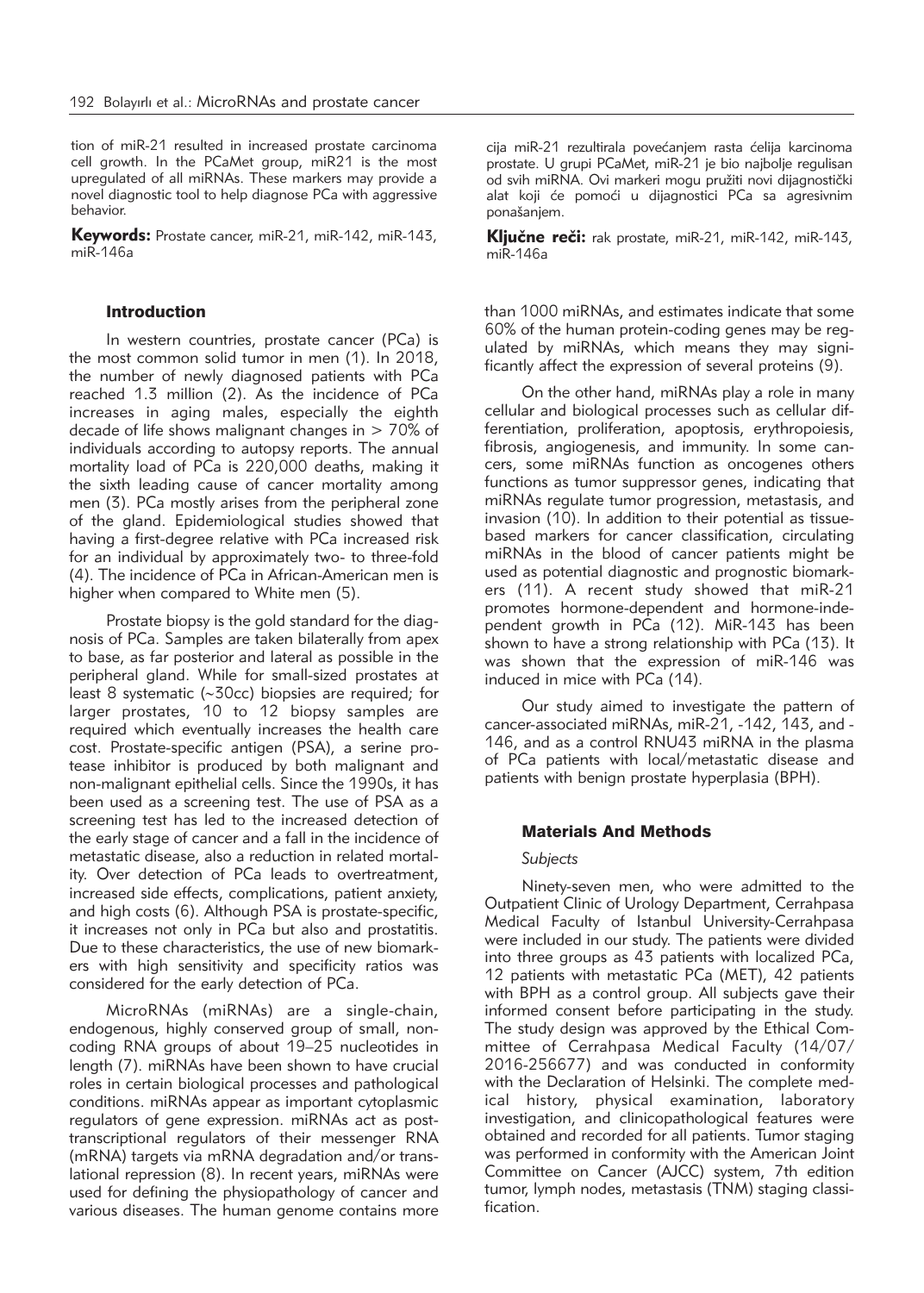According to the result of prostate biopsy, patients diagnosed with PCa and BPH were enrolled in our study. Patients who had undergone surgery, chemo/radiotherapy, and patients with secondary malignancy, acute infections, diabetes mellitus, hypertension, kidney diseases, and rheumatologic diseases were excluded from the study.

All patients underwent at least a 12-core biopsy at our institution due to increased prostate-specific antigen serum levels (>4 ng/mL) and/or suspicious findings on digital rectal examination. Samples are taken bilaterally from apex to base, as far posterior and lateral as possible in the peripheral gland. The tumors were graded according to the modified Gleason grading system (15) and staged according to the guidelines (16).

#### *Collection of blood samples*

Venous blood samples were collected into plain tubes and tubes which were coated inside with ethylenediaminetetraacetic acid (EDTA), in the morning after overnight fasting (10–12 h). The plain tubes were centrifuged for 10 minutes at 4000 rpm at 4 °C.

## *Biochemical analysis*

Extraction of small RNA molecules from human blood serum was performed by the EXTRACTME miRNA KIT (BLIRT, Poland) according to the manufacturer's instructions. The RNA samples were immediately stored at -80 °C until they were reverse transcribed into cDNA. Firstly, the miRNA samples were transcribed into complementary DNA (cDNA) using a cDNA Synthesis Kit (High Capacity) (Wizbio Solutions, Korea). The reaction was carried out at 25 °C for 10 min, 37 °C for 120 min, and 85 °C for 5 min on a SimpliAmp Thermal Cycler (Thermofisher, USA). The cDNA samples were stored at -20 °C until used.

Quantitative Real-Time PCR kits made specifically for accurate miRNA analysis were used to evaluate the expression of the following miRNAs from serum samples: miR-21, miR-142, miR-143, miR-146a, and RNU44 (endogenous control). For Real-Time PCR, Amplifyme Sg Universal Mix (Blirt, Poland) was used. The primers used in the study were obtained from Suarge Biyoteknoloji (Istanbul, Turkey) (*Table I*). Each sample was tested in triplicate on a real-time PCR system (Step One Plus real-time PCR system, Applied Biosystems, Carlsbad, CA, USA). The RT-PCR reaction was performed at 95 °C for 10 min, followed by 40 cycles at 95 °C for 15 seconds and 60 °C for 1 min. The expression levels of miR-21, miR-142, miR-143, miR-146a were normalized to RNU44 were calculated using the 2-ΔΔCt method (17).

Table I Reverse transcription oligos specific to miRNAs.

| Primers           | Sequence                                                                               |
|-------------------|----------------------------------------------------------------------------------------|
| miR-142 RT        | GAAAGAAGGCGAGGAGCAGATC-<br>GAGGAAGAAGACGGAAGAATGT-<br>GCGTCTCGCCTTCTTTCTCCATAAA        |
| miR-143 RT        | GAAAGAAGGCGAGGAGCAGATC-<br>GAGGAAGAAGACGGAAGAATGT-<br>GCGTCTCGCCTTCTTTCACCAGA-<br>GA   |
| miR-146a RT       | GAAAGAAGGCGAGGAGCAGATC-<br>GAGGAAGAAGACGGAAGAATGT-<br>GCGTCTCGCCTTCTTTCAACCCATG        |
| miR-21 RT         | GAAAGAAGGCGAGGAGCAGATC-<br>GAGGAAGAAGACGGAAGAATGT-<br>GCGTCTCGCCTTCTTTCTCAACATC        |
| <b>RNU44 RT</b>   | GAAAGAAGGCGAGGAGCAGATC-<br>GAGGAAGAAGACGGAAGAATGT-<br><b>GCGTCTCGCCTTCTTTCAGTCAGTT</b> |
| miR-142 Forward   | <b>GCGGTGTAGTGTTTCCTACT</b>                                                            |
| miR-143 Forward   | GGTGCAGTGCTGCATCT                                                                      |
| miR-146a Forward  | GGCCTGAGAACAGAATTCCAT                                                                  |
| miR-21 Forward    | <b>GCGGTAGCTTATCAGACTGATGT</b>                                                         |
| RNU44 Forward     | CCTGGATGATGATAAGCAAATG                                                                 |
| Universal Reverse | CGAGGAAGAAGACGGAAGAAT                                                                  |

Serum PSA levels were determined by electrochemiluminescence immunoassay on the Roche Modular Analytics E 601 immunoassay analyzers. For PSA, inter-and intra-assay coefficients of variation (CV) values were <10%.

#### *Statistical Analysis*

For statistical analysis, SPSS 21.0 software package (SPSS Inc., Chicago, IL, USA) was used. Descriptive statistics such as age, free PSA, PSA levels were given in mean and median. For expression test of normality was followed by the Kruskal Wallis test for comparison. For post hoc comparison within significantly different groups, Mann Whitney U test was performed. Stepwise regression analysis was applied to determine the independent effects of expressions and to reveal the relation Spearman's test was used. The statistical significance level was  $p < 0.05$ .

#### **Results**

Age, free PSA, and total PSA levels of the groups are given in *Table II*. No differences in age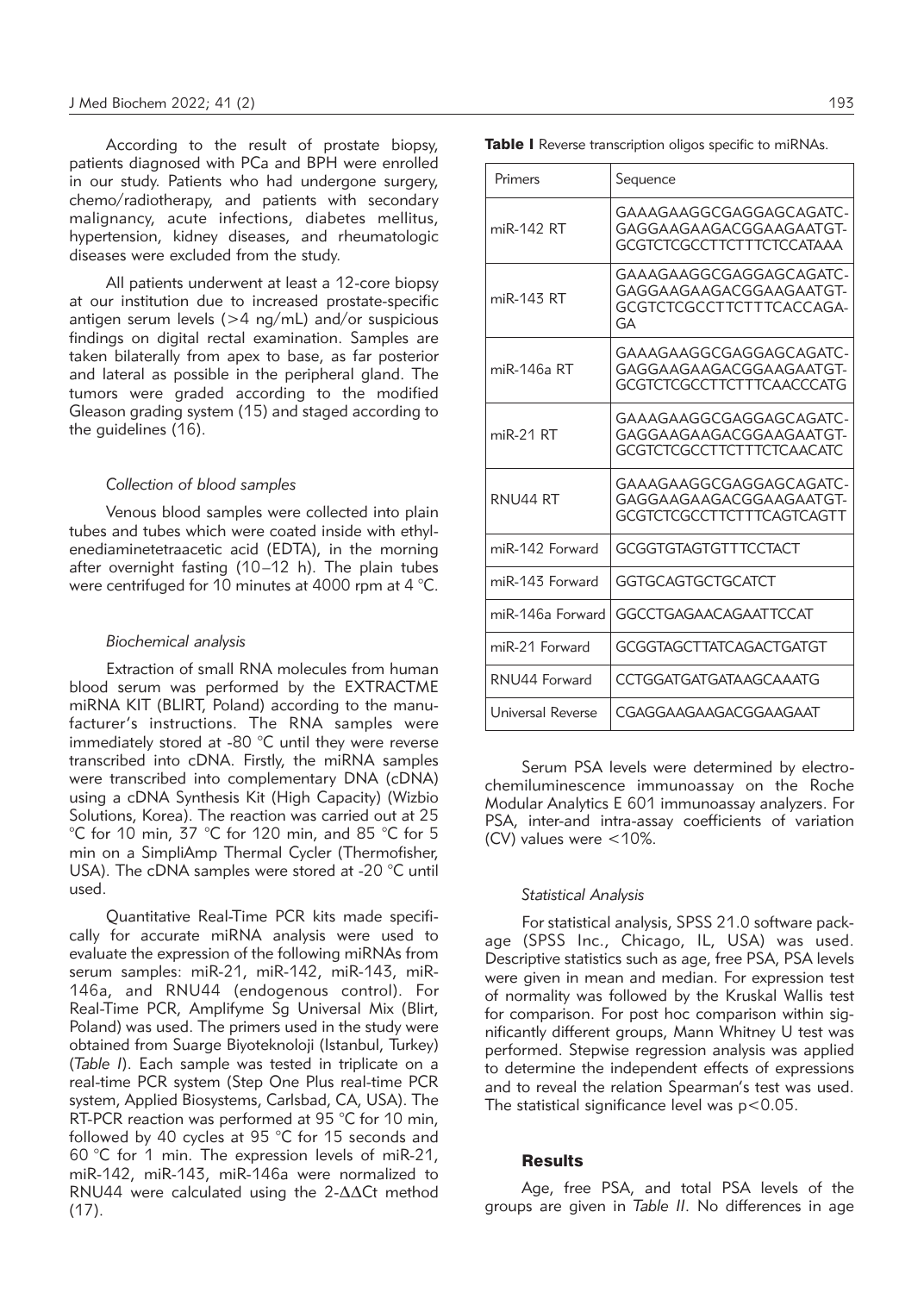|                  | Age (years)      | FreePSA $(ng/mL)^*$             | PSA*                             | Gleason's Score** |
|------------------|------------------|---------------------------------|----------------------------------|-------------------|
| BPH (n: 42)      | $64.33 \pm 7.04$ | $0.89 + 0.60$                   | $4.99 \pm 2.66$                  |                   |
| PCa (n: 43)      | $65.55 \pm 6.69$ | $1.52 \pm 0.91$ <sup>a</sup>    | $8.68 \pm 6.21$ <sup>a</sup>     | $6.37 \pm 0.61$   |
| PcaMet $(n: 11)$ | $66.45 \pm 4.69$ | $1.97 \pm 0.53$ <sup>a,b1</sup> | $16.04 \pm 8.48$ <sup>a,b2</sup> | $7.00 \pm 0.10^b$ |

Table II Demographic characteristics and pathological findings of the BPH, PCa, PCaMet groups.

BPH, benign prostate hyperplasia; PCa, prostate cancer; MET, metastatic PCa.

Comparison with BPH  $a = p < 0.001$ ;  $a1 = p < 0.01$ 

Comparison with  $PCa, b=p<0,001$ ;  $b1=p<0,05$   $b2=p<0,01$ 

\*Kruskal-Wallis; \*\*Mann Whitney U

Table III Analysis of ACT values of Benign Prostate Hyperplasia; Prostate Cancer; and Metastatic PCa groups.

|           | BPH <sup>*</sup> |            | $PCA*$ |            | MET*  |            |
|-----------|------------------|------------|--------|------------|-------|------------|
| $miR-21$  | 32.18            | $\pm 2.78$ | 32.54  | $\pm 2.54$ | 31.65 | $\pm$ 3.05 |
| $miR-142$ | 32.83            | ±3.31      | 30.86  | ±5.74      | 32.15 | $\pm$ 3.06 |
| miR-143   | 24.45            | ±12.92     | 25.58  | ±12.34     | 28.21 | ±11.91     |
| miR-146   | 31.37            | ±9.37      | 32.36  | $\pm 8.07$ | 34.40 | $\pm 2.07$ |

BPH, benign prostate hyperplasia; PCa, prostate cancer; MET, metastatic PCa. \*Kruskal Wallis

| Table IV Comparison of $\Delta\Delta CT$ Values of Benign Prostate Hyperplasia; Prostate Cancer; and Metastatic PCa groups. |  |  |  |
|-----------------------------------------------------------------------------------------------------------------------------|--|--|--|
|-----------------------------------------------------------------------------------------------------------------------------|--|--|--|

|          | <b>BPH</b>       | PCa                           | PCaMet                       |
|----------|------------------|-------------------------------|------------------------------|
| $miR-21$ | $-2.42 \pm 0.37$ | $0.95 + 5.95^a$               | $0.02 \pm 4.41$ <sup>a</sup> |
| miR-142  | $-1.96 \pm 0.13$ | $-0.02 \pm 3.30$ <sup>a</sup> | $0.07 + 3.80$ <sup>a</sup>   |
| miR-143  | $1.05 \pm 0.05$  | $0.70 \pm 2.75$               | $2.27 \pm 1.98$              |
| miR-146  | $1.46 \pm 0.23$  | $-0.19 \pm 1.97$              | $-0.35 \pm 2.79$             |

BPH, benign prostate hyperplasia; PCa, prostate cancer; MET, metastatic PCa. Comparison with BPH  $a = p < 0.005$ 

Comparison with PCa b=p<0.005

Table V Comparison of the fold changes of miRNA-143, 146, 142 and miR-21.

| Group                  |                   | miRNA143 miRNA146 miRNA142 |                      | miR21              |
|------------------------|-------------------|----------------------------|----------------------|--------------------|
| <b>PCa</b><br>$(n=45)$ | 2.92 <sup>a</sup> | 3.8489a                    | 10.0838 <sup>a</sup> | 6.294 <sup>b</sup> |
| PcaMet<br>(11)         | 0.37a             | 5.5250a                    | 9.2418 <sup>a</sup>  | $10.8464^{b}$      |

PCa, prostate cancer; MET, metastatic PCa. Comparison with BPH group a=p<0.005 Comparison with RNU44  $b=p<0.005$ 

among the groups were found. Free PSA levels in the PCaMet group were found significantly higher than PBH ( $p < 0.001$ ) and PCa groups ( $p < 0.05$ ).

PSA levels in the PCaMet group were also higher than BPH ( $p < 0.001$ ) and PCA groups ( $p < 0.01$ ). According to the Gleason score, PCaMet also showed a higher mean compared to the PCa group ( $p < 0.05$ ).

When the average CT value of RNU44, which is the reference miRNA, is subtracted from the CT values of the groups, the  $\Delta CT$  values are obtained and these values are given in *Table III*. No differences in the DCT values (*Table II*) were found among the groups ( $p > 0.05$ )

In *Table IV*, the mean of ΔΔCT values is given. In PCa and PCaMet groups the expression of miR-21 and miR-142 were higher compared to the BHP group. No other differences were observed among the other groups. In *Table V* data are presented as fold changes derived in terms of the mean 2<sup>−</sup>ΔΔCT method. According to *Table V*; miR-21 expression in the PCa group was 6.29 folds upregulated whereas in the PCaMet group 10.84 folds up regulated. miR-142 expression was 10.98-fold up-regulated in the PCa group and 9.24-fold upregulated in the PCaMet group. In *Table VI*, correlations of the miRNAs were given. When the total expression of miR-142 is evaluated, it showed a positive correlation with miR-21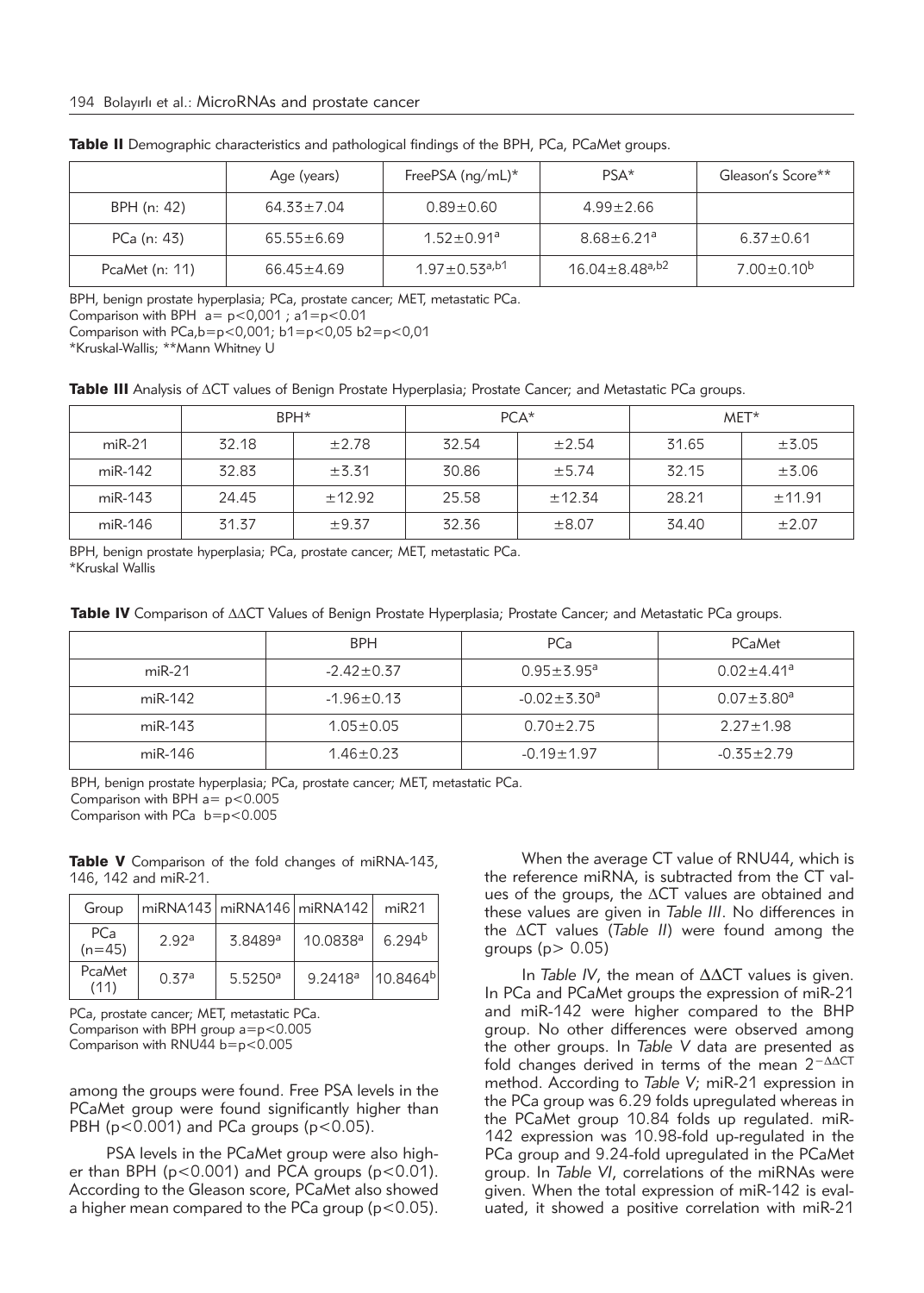|                          | FreePSA   | <b>PSA</b> | $\Lambda$ CtmiR142 | $\Delta$ CtmiR21 | $\Lambda$ CtmiR146 | $\Delta$ CtmiR143 |
|--------------------------|-----------|------------|--------------------|------------------|--------------------|-------------------|
| FreePSA                  |           | $0.843**$  | $-0.134$           | 0.022            | $-0.172$           | $-0.142$          |
| <b>PSA</b>               | $0.843**$ |            | $-0.088$           | 0.021            | $-0.156$           | $-0.077$          |
| $\triangle$ Ct mir $142$ | $-0.134$  | $-0.088$   |                    | $0.751**$        | $0.685**$          | 0.530             |
| $\triangle$ Ct mir $21$  | 0.022     | 0.021      | $0.751**$          |                  | $0.780**$          | 0.103             |
| $\Delta$ Ctmir146        | $-0.172$  | $-0.156$   | $0.685**$          | $0.780**$        |                    | $0.645**$         |
| $\Delta$ Ctmir143        | $-0.142$  | $-0.077$   | 0.530              | 0.103            | $0.645**$          |                   |

Table VI Correlation table for the miRNA expressions.

PSA, Prostate specific antigen

\*\*p<0.001 \*p<0.05

and mir 146 (both p<0.001). Also, expression of miR-146 shows a positive correlation with both miR-21 and miR-143 (both p<0.001). The stepwise analysis results show that none of these markers are good at distinguishingly predicting the PSA level. And age, PSA, free PSA levels are independent of miR-21, miR-142, and miR-143 expression.

# **Discussion**

In recent studies, miRNAs have been used as a predictive tool in many cancer types such as prostate, breast, ovarian, colon, pancreas, and lung. The serum expression level of miRNAs varies according to the cancer type, the diagnosis of the disease can be made early and treatment can be started and important information can be obtained about the prognosis (18–28). In the current study, we have found a significant difference between BPH and PCa in the expression of miR-21. In addition, when PSA levels were divided into groups, the PSA value of the groups (approximately 76%) had 2.5–9.9 ng/mL miR-21 and miR-143 expressions were significantly different among the groups. A negative correlation was found between miR-21 with oncogenic function and free PSA only in the PCa group. However, the expression of this miRNA was found to be an independent diagnostic factor in patients with Gleason scores. These results showed that changes (especially increases) in miR-21 expression can be effective in the transition to invasive potential. miR-21 can contribute to prostate cell transformation in PCa.

Although the current gold standard of PCa diagnosis is the prostate biopsy, this sampling technique is susceptible to misdiagnosis and a negative biopsy cannot fully rule out cancer (29). Circulating PSA is currently the most common non-invasive biomarker used to detect PCa, despite the controversies around its use as a screening tool (18). On the way to better tools, miRNAs can be a non-invasive marker. Zhang et al. (28) reported that serum miR-21 expression is upregulated in patients with hormone-refractory PCa, which is resistant to docetaxel-based chemotherapy. Serum miR-21 levels have been also shown to correlate with serum PSA. Upregulation of miR-21 is a critical event in the development of metastasis and invasion of PCa in immunocompromised mice (30). Bertoli et al. (31) reported a group of miR-21 is commonly deregulated in extracellular fluids of PCa patients. Kurul et al. (20) observed that miR-21 was overexpressed in patients with low-risk PCa. Unlike other studies, Folini et al. (32) found no difference in terms of miR-21 expression between PCa and normal tissue. Liu et al. (33) demonstrate that miR-21 induces tumor angiogenesis through targeting PTEN, leading to activate AKT (also known as Protein Kinase B) and extracellular signal-regulating kinase 1/2 (ERK1/2) signaling pathways, and thereby enhancing hypoxia-inducible factor-1 $\alpha$  (HIF-1 $\alpha$ ) and vascular endo thelial growth factor (VEGF) expression; HIF-1 $\alpha$ is a key downstream target of miR-21 in regulating tumor angiogenesis in human PCa cells. Li et al. (34) suggested that miR-21 could promote apoptosis resistance, motility, and invasion in prostate cancer cells and these effects of miR-21 may be partly due to its regulation of PDCD4, TPM1, and MARCKS. Gene therapy using miR-21 inhibition strategy may therefore be useful as a PCa therapy. In our study, overexpression of miRNA-21 was approximately observed in half of the patients. miR-21 expression of group C (PSA=10–19.9 ng/mL) is significantly higher than group A (PSA  $< 2.5$  ng/mL).

MiR-21 expression of group D (PSA>20 ng/mL) is significantly higher than group C (PSA=10–19.9 ng/mL). High levels of expression of miR-21, which was found to function as an oncogene, have been observed in hematological malignancies such as AML, CLL, and glioblastoma, and in many cancer types of solid tumors such as prostate and thus, miR-21 is transcriptionally activated by Stat3 in the IL-6 signaling pathway (35). miR-21 has been well characterized in invasion and metastasis events. miR-21 promotes cell movement and invasion by targeting the mRNA of PTEN, a tumor suppressor protein (32, 36) miR-21 expression in PCa tissue samples was significantly associated with pathological stage, lymph node metastasis, capsular invasion, organ-confined disease, Gleason score, biochemical recurrence, and patient follow-up.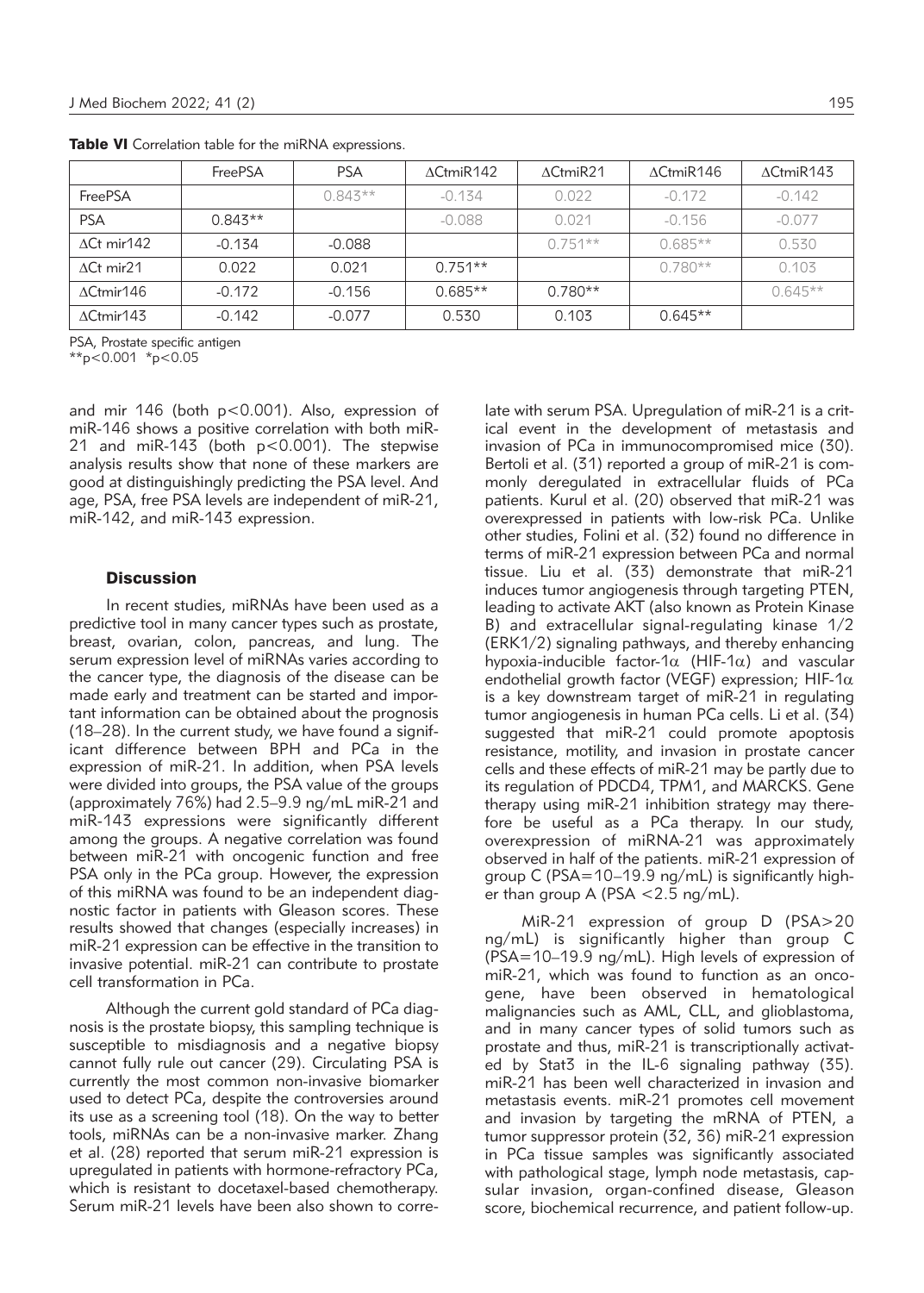The miR-21 expression could also be an independent predictor of biochemical recurrence (25). In our study, miR-21 was shown to be the most common of the over-expressed oncomiRs in PCa as in other cancers. In the PCaMet group, miR-21 is also the most upregulated of all miRNAs. Expression of miR-21 showed a positive correlation with both miR-146 and miR-143. Accordingly, gene therapy using miR-21 inhibition strategies may prove useful for PCa therapy (25). miR-21 is also helpful as a biomarker to predict cancer progression and miR-21 promotes tumor invasiveness and induces castration-resistance phenotype in PCa (37).

MiR-142-3p plays multiple roles in human cancers. miR-142-3p was upregulated in PCa tissues and cell lines relative to non-tumor samples and normal prostate cells. miR-142-3p levels were negatively correlated with forkhead box transcription factor O1 (FOXO1) in PCa and confirmed that miR-142-3p repressed FOXO1 expression through binding to the 3 UTR of FOXO1 mRNA (38). Barceló et al. (39) by using miRNA-based models states that evaluation of miRNA expression and PSA levels together, might increase the classification function of the PSA screening test with diagnostic and/or prognostic potential:  $(PSA + miR-142-3p + miR-142-5p + miR-223-3p)$ model to discriminate PCa from BPH; and (PSA + miR-342-3 $p + m$ iR-374b-5 $p$ ) model to discriminate between GS 7 tumors and men presenting PSA 4 ng/mL with no cancer or GS6 tumors.

The pathway analysis of predicted miRNA target genes supports a role for these miRNAs in the etiology and/or progression of PCa diagnostic biomarkers in semen exosomes. Baffa et al. (40) show that when the results obtained from primary and metastatic bladder tumors were compared, it was determined that miR-143 expression decreased, however, miR-142-5p expression level increased.

In another study conducted with serum samples of 25 metastatic PCa patients, an increase in expression levels of miR-143 was found (41). Another study by Barceló et al. (42) obtained that a clinically useful semen plasma miRNA-based combined model (PSA+miR-142-3p+miR-223-3p+miR-93-5p), which improves PCa specificity of the PSA test, for, firstly, predicting the presence of malignant tumors in a sample from the total population and secondly, and more interestingly for clinicians, for predicting PCa in samples from the positive PSA screening test (PSA>4 ng/mL). miR-143 expression in PCa tissue is significantly higher compared with expression in adjacent non-cancerous tissue, indicating an association between the molecule and the development of the disease (43, 44). Transfection of miR-143 induces the apoptosis of PCa LNCap cells by down-regulating Bcl-2 expression (45). In our study, miR-142 expression was suppressed by 53.3% in the BPH group and 33.3% in the PCa group. A positive correlation

between miR-142 with miR-21 and miR-146 was found in all groups. When stepwise regression analysis was performed, the expression levels were affected by miR-142, and miR-146a was found to be independent of miR-21. Regression analysis showed that when the dependent variable miR-21 was taken, mir-142 and miR-146 were dependent on expression levels. There are also some regulatory roles attributed to miR-146a in PCa (46, 47).

Lin et al. (48) determined that the conditions with Gensini score> 7 were accompanied by the decreasing expression of miR-146a. When androgenindependent PCa cell lines (LNCaP-C81, LNCaP C4-2B, and PC3) were compared with androgen-sensitive cell lines (LNCaP and PC3-AR9), a decrease in miR-146 gene expression was observed in androgenindependent PCa cell lines. Moreover, the miR-146 loss has also been found to cause an aggressive course of PCa with an increase in multiple prometastatic proteins (ROCK1 and CXCR4)(48). Hsa-miR-146a expression was decreased in Ta tumors of urothelial carcinomas (49). It has been shown that miR-146a down-regulated may be due to increased EGFR signaling and may lead to aggressive PCa progression (50). In the study of Mihelich et al. (51), 50 men with 100% Gleason grade 3 (low grade) PCa, 50 men with 30–90% Gleason grade 4 and/or 5 (high grade) PCa, and 50 patients with BPH, 16 miRNAs were detected in serum. miR-146a, one of which was detected at low levels in the high-grade PCa group. However, higher, and more heterogeneous levels were significantly detected in patients with low-grade PCa or BPH. It seems that our study is compatible with the existing studies in the literature. In PCa, miR-146a acts as a tumor suppressor gene.

As with many diseases, accurate and timely diagnosis of the disease is as vital as the application of appropriate and effective treatment in PCa. Although overexpression of miR-21 does not allow it to be used in the differential diagnosis of BPH, metastasis, and PCa, anti-miR-21 developed against miR-21 overexpressed in tissues and cells may be an effective treatment option for this disease. Therefore, it is obvious that the free and total PSA test used in diagnosis will be used to distinguish between PCa and BPH for a while. In terms of PCa, miR-21, miR-142, miR-143, miR-146a can contribute to the literature as well as guide developing PCa treatment strategies. But it has been shown that accurate and rapid diagnoses of PCa patients staying in the gray area cannot be possible with these miRNAs. These miRNAs should be investigated more widely to be used in screening for malignant-benign differentiation, to increase the diagnostic power of miRNAs, or to be used as a stronger marker alone or as a panel.

*Acknowledgments:* This work was supported by the Istanbul University-Cerrahpasa Research Fund (Project No: 22786)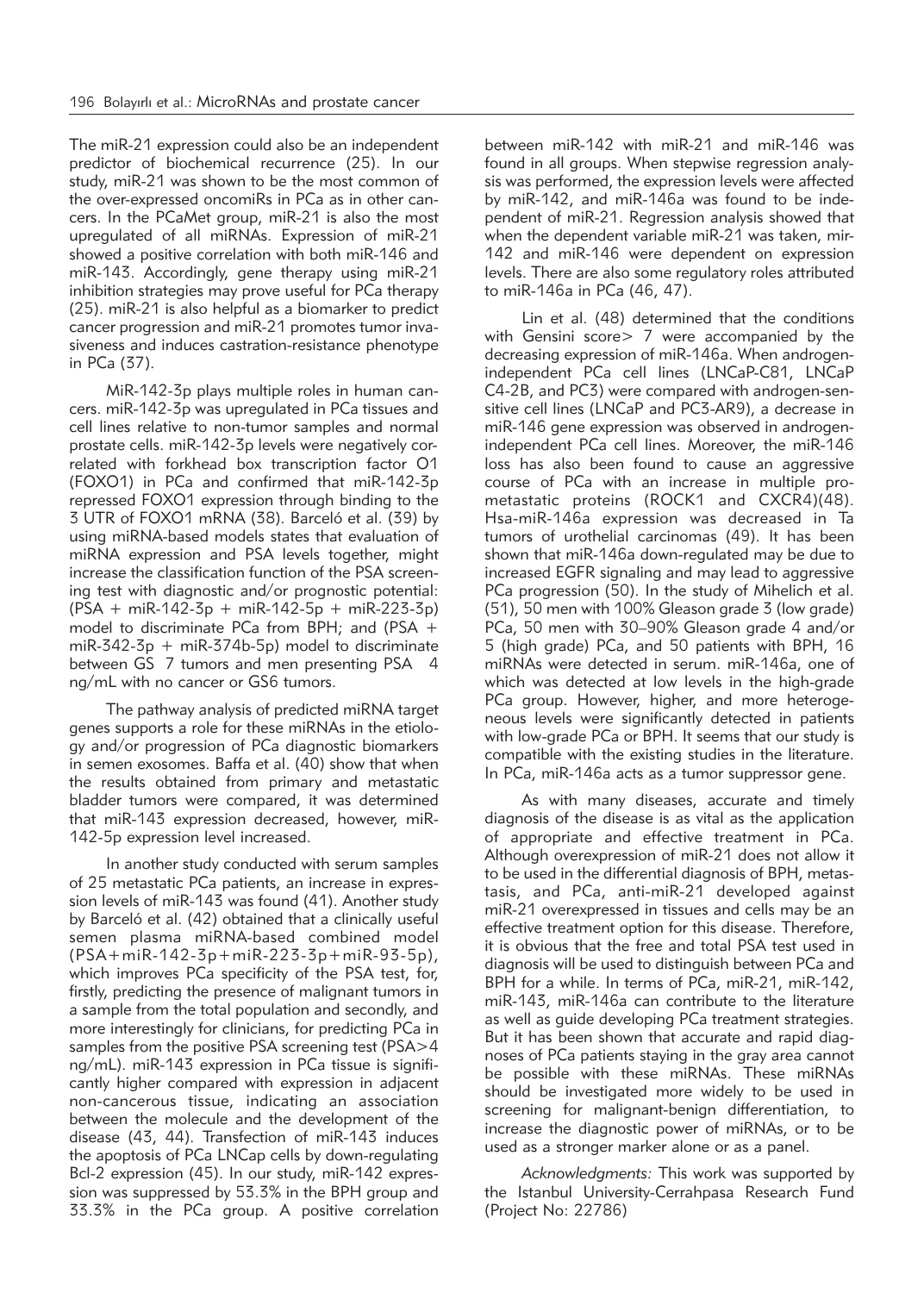## Data Availability Statement

The data that support the findings of this study are available from the corresponding author, I. Murat Bolayırlı upon request.

## **References**

- 1. Reis LO, Andrade DL, Bianco FJ. Super active surveillance for low-risk prostate cancer | Opinion: Yes. Int Braz J Urol 2019; 45(2): 210–4.
- 2. Bray F, Ferlay J, Soerjomataram I, Siegel RL, Torre LA, Jemal A. Global cancer statistics 2018: GLOBOCAN estimates of incidence and mortality worldwide for 36 cancers in 185 countries. CA Cancer J Clin 2018; 68(6): 394–424.
- 3. Parkin DM, Bray F, Ferlay J, Pisani P. Global Cancer Statistics, 2002. CA Cancer J Clin 2005; 55(2): 74–108.
- 4. Carter BS, Beaty TH, Steinberg GD, Childs B, Walsh PC. Mendelian inheritance of familial prostate cancer. Proc Natl Acad Sci U S A 1992; 89(8): 3367–71.
- 5. Rawla P. Epidemiology of Prostate Cancer. World J Oncol 2019; 10(2): 63–89.
- 6. Thompson IM, Ankerst DP. Prostate-specific antigen in the early detection of prostate cancer. CMAJ 2007; 176(13): 1853–8.
- 7. Ranganathan K, Sivasankar V. MicroRNAs Biology and clinical applications. J Oral Maxillofac Pathol 2014; 18(2): 229–34.
- 8. Catalanotto C, Cogoni C, Zardo G. MicroRNA in control of gene expression: An overview of nuclear functions. Int J Mol Sci 2016; 17(10): 1712.
- 9. Kato M, Castro NE, Natarajan R. MicroRNAs: Potential mediators and biomarkers of diabetic complications. Free Radic Biol Med 2013; 64: 85–94.
- 10. Zhang L, Xu Y, Jin X, Wang Z, Wu Y, Zhao D, et al. A circulating miRNA signature as a diagnostic biomarker for non-invasive early detection of breast cancer. Breast Cancer Res Treat 2015; 154(2): 423–34.
- 11. Agaoglu FY, Kovancilar M, Dizdar Y, Darendeliler E, Holdenrieder S, Dalay N, et al. Investigation of miR-21, miR-141, and miR-221 in blood circulation of patients with prostate cancer. Tumor Biol 2011; Jun; 32(3): 583– 8.
- 12. Ribas J, Ni X, Haffner M, Wentzel EA, Salmasi AH, Chowdhury WH, et al. miR-21: An androgen receptorregulated microRNA that promotes hormone-dependent and hormone-independent prostate cancer growth. Cancer Res 2009; 69(18): 7165–9.
- 13. Ahmad I, Singh LB, Yang ZH, Kalna G, Fleming J, Fisher G, et al. Mir143 expression inversely correlates with nuclear ERK5 immunoreactivity in clinical prostate cancer. Br J Cancer 2013; 108(1): 149–54.
- 14. Liu R, Yi B, Wei S, Yang WH, Hart KM, Chauhan P, et al. FOXP3-MIR-146-NF-kB axis and therapy for precancerous lesions in prostate. Cancer Res 2015; 75(8): 1714– 24.

## Conflict of interest statement

All the authors declare that they have no conflict of interest in this work.

- 15. Cassoni AM. TNM Classification of Malignant Tumours. Clin Oncol 1998; 10: 61.
- 16. Epstein JI, Egevad L, Amin MB, Delahunt B, Srigley JR, Humphrey PA. The 2014 International society of urological pathology (ISUP) consensus conference on Gleason grading of prostatic carcinoma definition of grading patterns and proposal for a new grading system. Am J Surg Pathol 2016; 40(2): 244–52.
- 17. Livak KJ, Schmittgen TD. Analysis of relative gene expression data using real-time quantitative PCR and the 2-DDCT method. Methods 2001; 25(4): 402–8.
- 18. Porzycki P, Ciszkowicz E, Semik M, Tyrka M. Combination of three miRNA (miR-141, miR-21, and miR-375) as potential diagnostic tool for prostate cancer recognition. Int Urol Nephrol 2018; 50(9): 1619–26.
- 19. Ghorbanmehr N, Gharbi S, Korsching E, Tavallaei M, Einollahi B, Mowla SJ. miR-21-5p, miR-141-3p, and miR-205-5p levels in urine—promising biomarkers for the identification of prostat and bladder cancer. Prostate 2019; 79(1): 88–95.
- 20. Kurul NO, Ates F, Yilmaz I, Narli G, Yesildal C, Senkul T. The association of let-7c, miR-21, miR-145, miR-182, and miR-221 with clinicopathologic parameters of prostate cancer in patients diagnosed with low-risk disease. Prostate 2019; 79(10): 1125–32.
- 21. Ibrahim NH, Abdellateif MS, Kassem SHA, Abd El Salam MA, El Gammal MM. Diagnostic significance of miR-21, miR-141, miR-18a and miR-221 as novel biomarkers in prostate cancer among Egyptian patients. Andrologia 2019; 51(10): e13384.
- 22. Guan C, Zhang L, Wang S, Long L, Zhou H, Qian S, et al. Upregulation of MicroRNA-21 promotes tumorigenesis of prostate cancer cells by targeting KLF5. Cancer Biol Ther 2019; 20(8):1149–61.
- 23. Báez-Vega PM, Vargas IME, Valiyeva F, Encarnación-Rosado J, Roman A, Flores J, et al. Targeting miR-21-3p inhibits proliferation and invasion of ovarian cancer cells. Oncotarget 2016; 7(24): 36321–37.
- 24. Yang Y, Guo JX, Shao ZQ. miR-21 targets and inhibits tumor suppressor gene PTEN to promote prostate cancer cell proliferation and invasion: An experimental study. Asian Pac J Trop Med 2017; 10(1): 87–91.
- 25. Li T, Li RS, Li YH, Zhong S, Chen YY, Zhang CM, et al. Mir-21 As An Independent Biochemical Recurrence Predictor And Potential Therapeutic Target For Prostate Cancer. J Urol 2012; 187(4): 1466–72.
- 26. Leite KRM, Reis ST, Viana N, Morais DR, Moura CM, Silva IA, et al. Controlling RECK miR21 promotes tumor cell invasion and is related to biochemical recurrence in prostate cancer. J Cancer 2015; 6(3): 292–301.